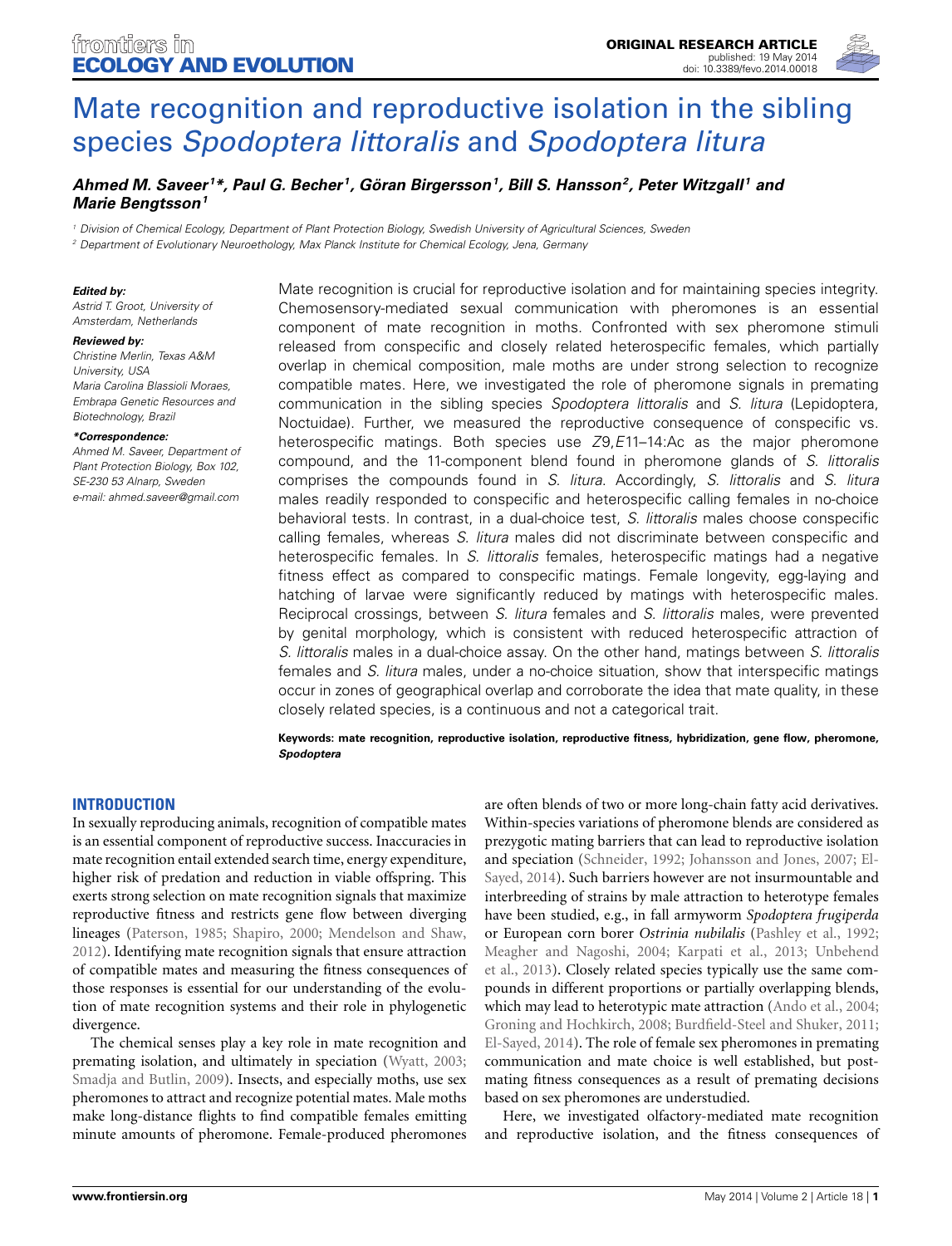pre-mating decisions in two closely related noctuid moths, Egyptian cotton leafworm *S. littoralis* and oriental leafworm *S. litura*.

#### **METHODS**

#### **INSECTS**

*Spodoptera littoralis* (Lepidoptera, Noctuidae) was obtained from Dept. Entomology, Alexandria University (Egypt), *S. litura* from Dept. Applied Life Sciences, Kyoto University (Japan). The insects were reared on an semiartificial diet [\(Mani et al.](#page-5-13), [1978](#page-5-13)) at  $23 \pm 1$ °C and 50–60% relative humidity (RH), under a 16:8 L:D photoperiod. Adult insects were provided with water and 10% sugar solution. All bioassays were done using 2- to 3-day-old moths.

#### **PHEROMONE GLAND EXTRACTION AND CHEMICAL ANALYSIS**

Pheromone glands of calling (pheromone-releasing) virgin female moths were dissected from the extruded ovipositors with a pair of fine forceps, starting 3–4 h after onset of the scotophase. Moths were anesthetized under  $CO<sub>2</sub>$  and decapitated before dissection. Glands in batches of 10 insects (*S. littoralis*,  $n = 10$ ; *S. litura*,  $n = 5$ ; *S. littoralis*  $\times$  *S. litura* hybrid,  $n = 2$ ) were extracted during 2 min in 20 µl redistilled heptane (LabScan). After the addition of 50 ng of 13:Ac (Nu-Chek-Prep, Inc.) as an internal standard, the gland extracts were analyzed on a coupled gas chromatograph-mass spectrometer (GC-MS; 6890 GC and 5975 MS, Agilent Technologies, Palo Alto, CA, USA), operated in the electron impact (EI) ionization mode at 70 eV. The GC was equipped with fused silica capillary columns (30 m  $\times$  0.25 mm,  $df = 0.25 \,\mu$ m), DB-Wax (J&W Scientific, Folsom, CA, USA) or HP-5MS (Agilent Technologies), and helium was used as carrier gas at an average linear flow of 35 cm/s. Temperature was initially set to 80◦C (5 min hold) and then programmed at  $10^{\circ}$ C/min to 225 $^{\circ}$ C (10 min hold). Compounds were identified acording to mass spectra and retention times, including coinjection of synthetic standards, on two columns. Compounds were quantified by GC-MS. Purpose of this study is a comparative analysis of the same compounds produced in two species; all compounds are acetates of the chain length 14 and 16.

## **WIND TUNNEL BIOASSAY**

Long-range male flight attraction to calling females was studied in a wind tunnel with a flight section of  $180 \times 90 \times 60$  cm, illuminated at 2–3 lux, and the speed of incoming filtered air (22–24◦C, 50–60% RH) was 30 cm/s (see [Witzgall et al.](#page-5-14), [2001;](#page-5-14) [Saveer et al.](#page-5-15), [2012\)](#page-5-15). Experiments were done 3–4 h after onset of the scotophase, when female pheromone-release reached a peak. Five calling females, each kept in an individual glass tube closed with gauze were placed on the platform at the upwind end of the tunnel. Virgin male moths were individually released from a glass tube on a platform ca. 150 cm downwind from the females and observed during up to 5 min. Up to 20 males were tested on 1 day, 50 *S. littoralis* males and 20 *S. litura* males were flown in total. The following, sequential behavioral steps were recorded: activation, take-off, upwind flight and landing at a tube containing a female moth.

#### **DUAL-CHOICE WALKING BIOASSAY**

A dual-choice walking bioassay was conducted in the wind tunnel, under the same conditions as above. Males ( $N = 25$ , for each species) were exposed to calling *S. littoralis* and *S. litura* females, which were kept individually in glass tubes covered with gauze. Tubes with placed 5 cm apart, in a side-by-side position at the upwind end of the wind tunnel. Individual virgin male moths were released from glass tubes ca. 75 cm downwind from the females. Males were observed during 5 min and were scored for arrival at the glass tubes containing females  $(n = 25)$ . All males in the flight and walking bioasay were tested once.

## **MATING AND EGG LAYING**

Conspecific and heterospecific pairs of unmated males and females were held individually in plastic containers (Ø  $10 \times 4$  cm). Observations of matings were made at 30-min intervals throughout the 8-h scotophase. All four mate combinations were tested, *littoralis* × *littoralis*, *littoralis* × *litura*, *litura* × *litura*, and *litura* × *littoralis* (female × male). For every individual pair ( $n = 40$  to 50), mating success (number of successful matings), duration of mating and female longevity was recorded. Furthermore, we determined the number of egg batches laid and the viability of eggs.

## **STATISTICAL ANALYSIS**

An exact binomial test was used to analyse the dual-choice walking assay of male moths. The difference in copulation duration between the two species was calculated using a non-parametric Kruskal-Wallis test, followed by Dunn's multiple comparisons between the groups. Mann Whitney test was performed to compare the differences in the oviposition and egg-hatching rate between con- and hetero-specific mating. The Kaplan-Meier method was employed to create survival curves (time until death) from the raw data and both a logrank (Mantel-Cox) test and the Gehan-Wilcoxon test were used to compare the survival curves. All statistical analyses were performed using GraphPad Prism.

# **RESULTS**

## **PHEROMONE BLEND COMPOSITION**

Chemical analysis of pheromone gland extracts of *S. littoralis*, *S. litura*, and hybrid females showed presence of eleven, four and seven compounds, respectively (**[Table 1](#page-2-0)**). Four compounds, (*Z*)- 9-tetradecenyl acetate (Z9–14:Ac), (*Z,E*)-9,12-tetradecadienyl acetate (Z9,E12–14:Ac), (*E,E*)-10,12-tetradecadienyl acetate (E10,E12–14:Ac) and the major compound (*Z,E*)-9,11 tetradecadienyl acetate (Z9,E11–14:Ac) were consistently found in all female gland extracts. We also identified for the first time the three geometric isomers (EZ, EE, and ZZ) of Z9,E11–14:Ac in *S. littoralis*. The isomers were not detected in *S. litura* female gland extracts, but E9,E11–14:Ac was found in gland extracts of hybrid females (**[Table 1](#page-2-0)**).

## **MALE FLIGHT ATTRACTION AND DUAL-CHOICE WALKING ASSAY TO FEMALE SEX PHEROMONE**

The upwind flight response of *S. littoralis* and *S. litura* males to conspecific and heterospecific calling females was not significantly different in a no-choice situation: 84% *S. littoralis* and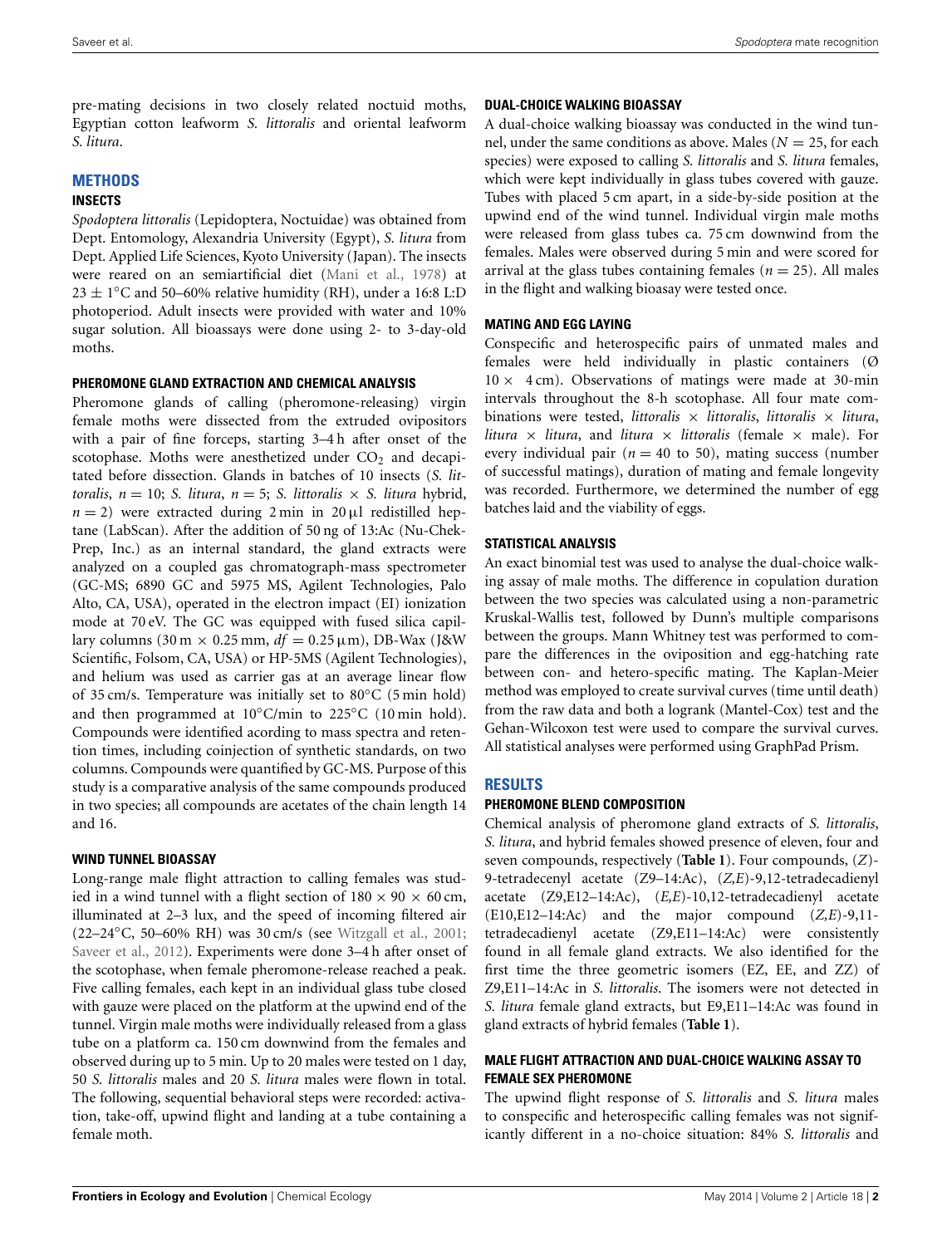<span id="page-2-0"></span>**Table 1 | Pheromone gland composition according to GC-MS analysis.**

|    | Compound                    | S. littoralis $(\pm SD)$ S. litura $(\pm SD)$ |            | Hybrid $(\pm SD)$ |
|----|-----------------------------|-----------------------------------------------|------------|-------------------|
| 1  | 14:Ас                       | 3(0.1)                                        |            |                   |
| 2  | $Z9 - 14$ :Ac               | 29(2.2)                                       | 23 (0.12)  | 63 (0.4)          |
| 3  | $E11 - 14$ : Ac             | 19(1.3)                                       |            |                   |
| 4  | $Z11 - 14$ : Ac             | 12(0.8)                                       |            | 6(0.1)            |
| 5  | $Z$ 11-16: $Ac^a$           | 8(0.5)                                        |            | 6(0.1)            |
| 6  | Z9, E11-14: Ac              | 100(8.7)                                      | 100 (0.64) | 100(0.5)          |
| 7  | Z9, Z11-14: Ac <sup>a</sup> | 2(0.3)                                        |            |                   |
| 8  | E9, Z11-14: Ac <sup>a</sup> | 6(0.3)                                        |            |                   |
| 9  | E9, E11-14: Ac <sup>a</sup> | 6(0.3)                                        |            | 7(0.1)            |
| 10 | Z9, E12-14: Ac              | 4(0.2)                                        | 16 (0.14)  | 17(0.1)           |
| 11 | E10.E12-14:Ac               | 22(1.2)                                       | 23 (0.12)  | 29(0.1)           |

*Glands in batches of 10 (Spodoptera littoralis,*  $n = 10$ *; S. litura,*  $n = 5$ *; S. littoralis* × *S. litura hybrid, n* = *2). Numbers represent ratio of individual compounds in relation to major compound. Synthetic standards are gifts from David Hall, Greenwhich (11), M. Lettéré, Versailles (8, 9), Darwin W. Reed, Saskatoon (7), and were purchased from Bedoukian Research Inc. (5), Farchan Laboratories (4) and Pherobank (1–3, 6, 10).*

*aCompounds identified for the first time in S. littoralis.*

*S. litura* males flew upwind and landed at female *S. littoralis* females, and 78% *S. littoralis* males flew to *S. litura* females (**[Figure 1A](#page-2-1)**). *S. litura* males failed to discriminate between conspecific and heterospecific calling females even in a choice test, 56 and 44% responded to *S. littoralis* and *S. litura* females, respectively (**[Figure 1B](#page-2-1)**). In contrast, 80% *S. littoralis* males chose conspecific over *S. litura* females (**[Figure 1B](#page-2-1)**), possibly because *S. littoralis* females produce a more complex pheromone blend than *S. litura* females (**[Table 1](#page-2-0)**).

#### **CONSPECIFIC AND HETEROSPECIFIC MATINGS**

Heterospecific matings were successful only between *S. littoralis* females and *S. litura* males (**[Figure 2A](#page-2-2)**). Although there was no difference in mating rate, compared with conspecific matings, the duration of hybrid matings was significantly shorter. In contrast, only very few *S. litura* females mated with *S. littoralis* males (**[Figure 2A](#page-2-2)**), although 90% of *S. littoralis* males attempted matings (data not shown). The few *S. litura* × *S. littoralis* copulations were brief, lasting 2–3 min (**[Figure 2A](#page-2-2)**).

#### **POST-MATING REPRODUCTIVE FITNESS**

Females of *S. littoralis* and *S. litura* laid significantly more eggs following conspecific matings, as compared with heterospecific matings, and significantly more eggs were fertilized during conspecific than heterospecific matings, as shown by egg hatch (**[Figure 2B](#page-2-2)**). Although *S. litura* females laid fewer egg batches in comparison with *S. littoralis*, the hatching rate was very similar. Few eggs hatched following matings of *S. littoralis* females  $\times$  *S. litura* males, whereas no larvae hatched from eggs laid after attempted *S. litura* × *S. littoralis* matings (**[Figure 2B](#page-2-2)**).

#### **SURVIVAL AFTER MATING**

We also measured the effect of mating on the lifespan of female moths (**[Figure 3](#page-3-0)**). Unmated *S. littoralis* and *S. litura* females lived



<span id="page-2-1"></span>**FIGURE 1 | (A)** Upwind flight attraction and landing of male *Spodoptera littoralis* (*n* = 50) and *S. litura* (*n* = 20) toward conspecific and heterospecific calling females in a no-choice wind tunnel test. **(B)** Dual-choice walking bioassay of *S. littoralis* and *S. litura* males in presence of conspecific and heterospecific calling females ( $n = 25$ , exact binomial test). Columns with different letters are significantly different at *p <* 0*.*05.



<span id="page-2-2"></span>**FIGURE 2 | (A)** Successful conspecific and heterospecific *Spodoptera littoralis* and *S. litura* matings (%; *n* = 40 to 50, Chi-square test) and duration (min; *n* = 40 to 50, Kruskall-Wallis test). **(B)** Oviposition (mean number of egg batches per female) and larval hatching from egg batches, following conspecific and heterospecific matings (mean  $\pm$  SE,  $n = 40$  to 50, Mann-Whitney test). Matings shown as "female  $\times$  male," columns with different letters are significantly different at *p <* 0*.*05.

significantly longer than females mated with conspecific males. The median survival time of unmated *S. littoralis* and *S. litura* females was 14 and 11 days, while mated female lived 9 and 7 days, respectively. Strikingly, when female *S. littoralis* mated with *S. litura* males, the survival time of *S. littoralis* females significantly decreased even further, to a median of 7 days (**[Figure 3A](#page-3-0)**).

#### **DISCUSSION**

Mate recognition and selection is basic for the maintenance of biological species. Specific mate recognition systems serve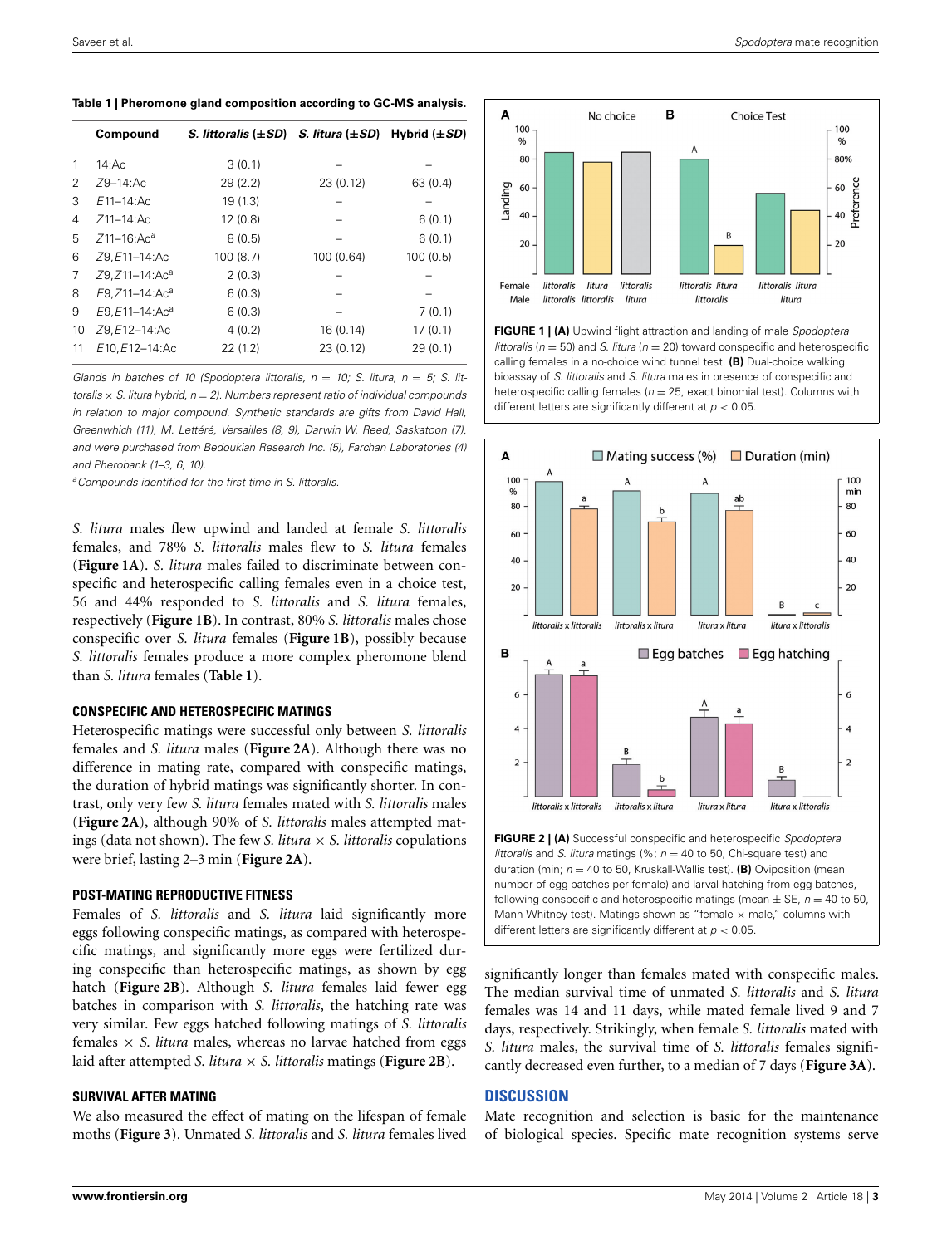

<span id="page-3-0"></span>efficient conspecific mate finding first of all, while it is unclear whether avoidance of attraction to heterospecific signals is under strong selection [\(Paterson, 1985](#page-5-0); [Linn and Roelofs, 1995;](#page-5-16) [Vrba](#page-5-17), [1995](#page-5-17)). Mate quality and compatibility are not categorical, but continuous within species. Therefore, heterospecific matings are to be expected, especially in phylogenetically closely related species with adjacent, non-overlapping geographical distribution. *S. littoralis* is afrotropical and west-palearctic in distribution and overlaps with its east-palearctic and oriental sister species *S*. *litura* in Southern Iran and Pakistan [\(Kergoat et al., 2012](#page-5-18)). Our combined results suggest that hybrid matings occur in adjacent populations.

An overlap in sex pheromone composition results in interspecific attraction and hybrid matings, between *S. littoralis* females and *S. litura* males, albeit at a greatly reduced reproductive fitness (**[Figures 1](#page-2-1)**–**[3](#page-3-0)**). Male moths of both species showed strong attraction to heterospecific females in a no-choice situation. We assume this is based on the overlap in pheromone composition, namely the co-occurrence of the major (*Z*9,*E*11–14:Ac) and the three minor components (*Z*9–14:Ac, *Z*9,*E*12–14:Ac, *E*10,*E*12–14:Ac). However, preferential attraction of male *S. littoralis* to conspecific females in a choice situation demonstrates the behavioral relevance of additional pheromone components, such as the isomers of the major component or additional compounds such as the two monoenens *Z*11–14:Ac and *Z*11–16:Ac (**[Table 1](#page-2-0)**).

Interestingly, male *S. litura* failed to discriminate conspecific and heterospecific females in the choice assay and are also capable of producing hybrids when mating with *S. littoralis* females (**[Figures 1](#page-2-1)**, **[2](#page-2-2)**). The temporal overlap in the calling behavior of *S. littoralis* and *S. litura* (data not shown) and the overlap in pheromone composition (**[Table 1](#page-2-0)**) further counteracts reproductive isolation. In contrast, temporal partitioning in mating behavior is a mechanism that contributes to reproductive separation of strains in *S. frugiperda* [\(Pashley et al., 1992;](#page-5-8) [Schoefl et al.](#page-5-19), [2011](#page-5-19)).

We found qualitative and quantitative differences in pheromone blend composition in the two species. We show for the first time the presence of all geometrical isomer[s of the](#page-5-20) main pheromone compound *Z*9,*E*11–14:Ac in the *S. littoralis* female gland (**[Table 1](#page-2-0)**). Earlier studies on the pheromone composition of *S. littoralis* did not report these isomers (Nesbitt

et al., [1973;](#page-5-20) [Tamaki and Yushima](#page-5-21), [1974;](#page-5-21) [Martinez et al.](#page-5-22), [1990](#page-5-22); [Navarro et al., 1997](#page-5-23); [Munoz et al., 2008](#page-5-24)). In addition, we found *Z*11–16:Ac in *S. littoralis*. This monoene has not been reported before from *S. littoralis*, but has been found in other *Spodoptera* species [\(Bestmann et al.](#page-4-2)[,](#page-5-26) [1988](#page-4-2)[;](#page-5-26) [Cork et al.](#page-5-25)[,](#page-5-26) [1989](#page-5-25)[;](#page-5-26) Mitchell and Tumlinson, [1994](#page-5-26); [Acín et al.](#page-4-3), [2010](#page-4-3)).

All sex pheromone components of *S. litura* were also found in *S. littoralis*, with only minor differences in relative amounts. *S. littoralis* and *S. litura* are the only two species of the genus *Spodoptera* that share same major and minor sex pheromone components [\(El-Sayed, 2014\)](#page-5-7), indicating their close relatedness [\(Nagoshi et al., 2011](#page-5-27); [Kergoat et al., 2012\)](#page-5-18). The hybrid female pheromone gland composition was more similar to *S. littoralis*, with three components (*Z*11–14:Ac, *Z*11–16:Ac and *E*9,*E*11– 14:Ac) in addition to the four compounds found in *S. litura* (**[Table 1](#page-2-0)**), indicating maternal inheritance as in *S. frugiperda* [\(Groot et al., 2008](#page-5-28)).

The biosynthetic pathway of the pheromone components of *S. littoralis* has been studied in detail with labeling experiments by [Munoz et al.](#page-5-24) [\(2008\)](#page-5-24). Our findings of a number of new components in the female gland leads us to propose some additions to the published pathway, including a *E*9-desaturase acting on both *E*- and *Z*11–14:acyl giving rise to *E*9,*E*11–14:Ac and *E*9,*Z*11– 14:Ac respectively (**[Figure 4](#page-4-4)**). Furthermore, we propose that the *Z*9-desaturase not only acts on *E*11–14:acyl as shown by Munoz et al. but also on *Z*11–14:acyl to produce *Z*9,*Z*11–14:Ac. Since all pheromone compounds produced by *S. litura* are found in *S. littoralis*, it is conceivable that the two species also share pheromone biosynthesis pathways (**[Figure 4](#page-4-4)**).

Hybridization between laboratory populations of the two species is unidirectional. Only brief copulations were observed between *S. litura* females × *S. littoralis* males, despite frequent copulation attempts by the males. Lack of matings may be due to differences in genital morphology [\(Venette et al., 2003\)](#page-5-29), which has been widely documented in animals [\(Masly](#page-5-30), [2012\)](#page-5-30). *S*. *littoralis* and *S. litura* used in this study originate from Japan and Egypt, respectively, and studies of pheromone composition and genital morphology in zones of geographic overlap remains to be investigated.

Post-mating reproductive barriers were assessed through oviposition and hatching of larvae from egg batches. Although there was a difference in the number of egg batches laid by *S*. *littoralis* and *S. litura* following conspecific matings, fertilization rate was not different. In contrast, we measured a dramatic decrease in the number of egg batches laid and the number of fertilized eggs, when *S. littoralis* females mated with *S. litura* males (**[Figure 2B](#page-2-2)**). The marked reduction in oviposition and hatching of interspeci[fic](#page-5-31) [crosses](#page-5-31) [could](#page-5-31) [be](#page-5-31) [due](#page-5-31) [to](#page-5-31) [seminal](#page-5-31) [proteins](#page-5-31) [\(](#page-5-31)Herndon and Wolfner, [1995](#page-5-31)) or poor fertilization and retention of unfertilized eggs [\(Gregory and Howard](#page-5-32), [1993;](#page-5-32) [Geyer and Palumbi](#page-5-33), [2003](#page-5-33)).

We also show that mating greatly reduces the lifespan of female *S. littoralis* and *S. litura* moths (**[Figure 3](#page-3-0)**). It been shown in fruit flies that male seminal proteins contribute to cost of mating in females and hence play a central role in the sexual conflict over optimal mating rates [\(Arnqvist and Nilsson](#page-4-5), [2000](#page-4-5); [Avila et al.](#page-4-6), [2011](#page-4-6); [Mank et al.](#page-5-34), [2013\)](#page-5-34). Strikingly, when female *S. littoralis*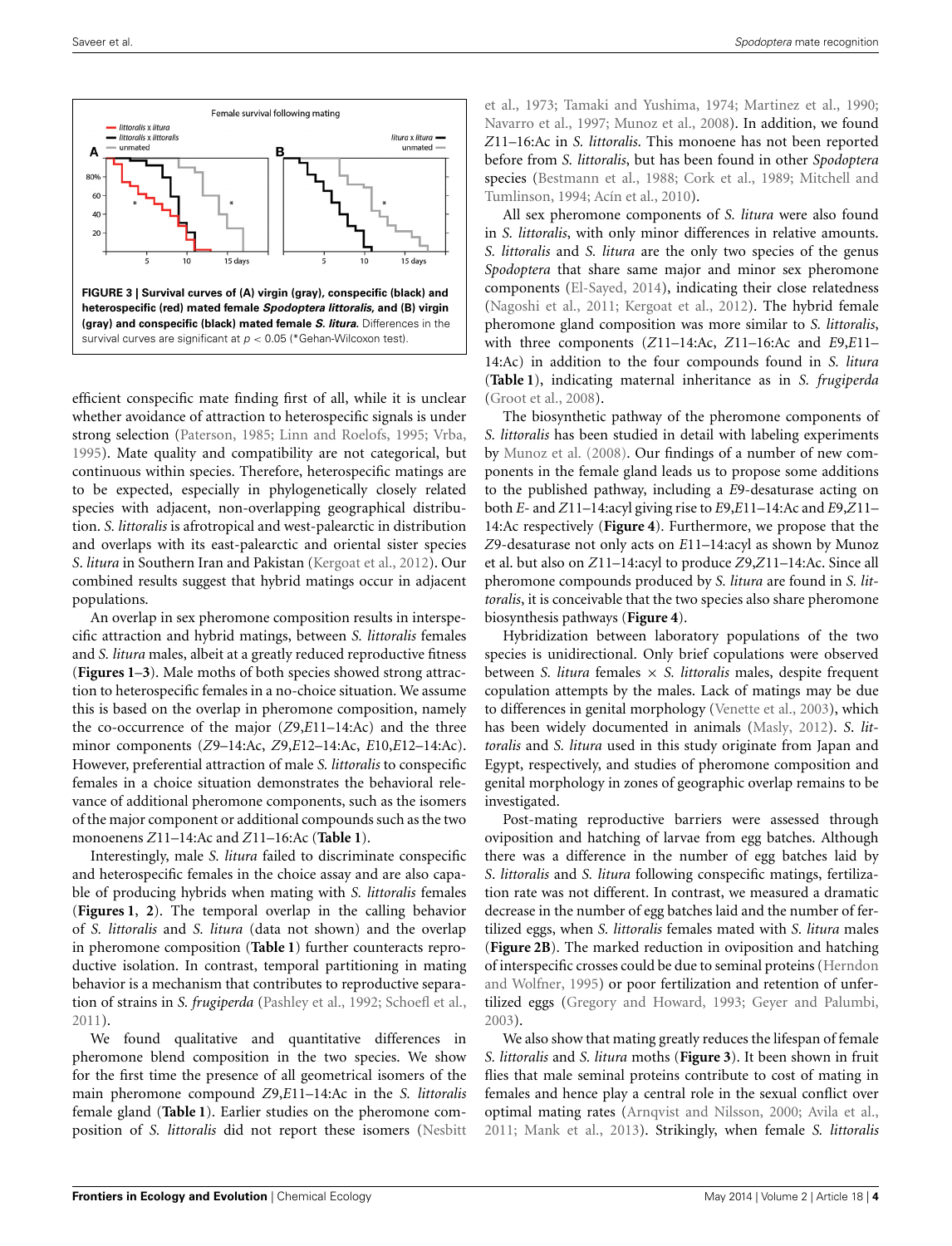

<span id="page-4-4"></span>[Munoz et al. \(2008](#page-5-24)) are indicated with asterisks (∗), including β-oxidation (−2C), desaturation (*Z*11, *E*11, *Z*9, *E*9) and double bond show proposed pathways for newly identified compounds in *S. littoralis* (see **[Table 1](#page-2-0)**).

mate with heterospecific males, their lifespan is even further reduced (**[Figure 3A](#page-3-0)**). A more pronounced reduction in longevity after mating with a heterospecific partner suggests an incompatibility of heterospecific ejaculate and seminal proteins. Indeed, post-mating-prezygotic incompatibilities of the female reproductive tract are a main reason for reproductive isolation between *Drosophila mojavensis* and *D. arizonae* [\(Bono et al., 2011\)](#page-4-7).

Our observations of heterospecific matings were made in the laboratory and it would be instructive to obtain field data to shape a more complete view of *Spodoptera* interspecies interactions. In natural habitats, associations with larval host plants add another degree of freedom to mate finding. Especially host plant volatile cues are known to synergistically interact with sex pheromones and to produce a much stronger and qualitatively different odor representation in the male antennal lobe, the olfactory center in the insect brain [\(Reddy and Guerrero](#page-5-35), [2004;](#page-5-35) [Trona et al., 2010,](#page-5-36) [2013](#page-5-37); [Chaffiol et al.](#page-5-38), [2012;](#page-5-38) [Deisig et al.](#page-5-39), [2012\)](#page-5-39). Plant odorants are known to affect pheromone perception also in *Spodoptera* [\(Binyameen et al.](#page-4-8), [2013;](#page-4-8) [Zakir et al., 2013a](#page-6-0)[,b\)](#page-6-1).

Although *Spodoptera* species are considered to be rather polyphagous, individual insects or populations exhibit clear host plant preferences, for example the rice and corn strains of *S. frugiperda* [\(Pashley et al., 1992;](#page-5-8) [Groot et al.](#page-5-40), [2010\)](#page-5-40) and individual *S. littoralis*, as a result of larval experience [\(Thöming et al.,](#page-5-41) [2013](#page-5-41)). It is crucial to study host plant associations in nature for a more complete understanding of *Spodoptera* mate recognition and reproductive isolation.

# **CONCLUSION**

Recognition of compatible mates is an essential part of reproductive fitness. One of the conundra for mate selection is to which extent compatible mates are recognized before mating and how such mating decisions ultimately affect reproductive fitness. Our study suggests that pheromone communication in *Spodoptera* moths is a primary indicator of mate compatibility. Reproductive interference due to overlap in mate recognition signals, leading to heterospecific mating, is likely to occur between the sibling

*Spodoptera* species, although heterospecific matings infer a substantial fitness cost. Our findings show that mate compatibility is a continuous and not a categorical trait, from pre-mating decision to post-mating events that finally determine reproductive success.

## **ACKNOWLEDGMENTS**

We thank Prof. Esmat Hegazi (Alexandria, Egypt) and Prof. Naoki Mori (Kyoto, Japan) for providing insects and Kate Umbers (Wollongong, Australia) for helpful comments on the first manuscript version. This study was supported by the Linnaeus environment "Insect Chemical Ecology, Ethology and Evolution" IC-E3 (The Swedish Research Council Formas, SLU) and a Formas grant for young researchers (Paul G. Becher).

## **REFERENCES**

- <span id="page-4-3"></span>Acín, P., Rosell, G., Guerrero, A., and Quero, C. (2010). Sex pheromone of the Spanish population of the beet armyworm *Spodoptera exigua*. *J. Chem. Ecol*. 36, 778–786. doi: 10.1007/s10886-010-9817-z
- <span id="page-4-0"></span>Ando, T., Inomata, S.-I., and Yamamoto, M. (2004). "Lepidopteran sex pheromones," in *The Chemistry of Pheromones and Other Semiochemicals*, ed S. Schulz (Heidelberg: Springer Berlin), 51–96.
- <span id="page-4-5"></span>Arnqvist, G., and Nilsson, T. (2000). The evolution of polyandry: multiple mating and female fitness in insects. *Anim. Behav.* 60, 145–164. doi: 10.1006/anbe.2000.1446
- <span id="page-4-6"></span>Avila, F. W., Sirot, L. K., LaFlamme, B. A., Rubinstein, C. D., and Wolfner, M. F. (2011). Insect seminal fluid proteins: identification and function. *Annu. Rev. Entomol.* 56, 21–40. doi: 10.1146/annurev-ento-120709-144823
- <span id="page-4-2"></span>Bestmann, H. J., Attygalle, A. B., Schwarz, J., Vostrowsky, O., and Knauf, W. (1988). Identification of sex pheromone components of *Spodoptera* sunia Guenée (Lepidoptera: Noctuidae). *J. Chem. Ecol*. 14, 683–690. doi: 10.1007/BF010 13915
- <span id="page-4-8"></span>Binyameen, M., Hussain, A., Yousefi, F., Birgersson, G., and Schlyter, F. (2013). Modulation of reproductive behaviors by non-host volatiles in the polyphagous egyptian cotton leafworm, *Spodoptera littoralis*. *J. Chem. Ecol*. 39, 1273–1283. doi: 10.1007/s10886-013-0354-4
- <span id="page-4-7"></span>Bono, J. M., Matzkin, L. M., Kelleher, E. S., and Markow, T. A. (2011). Postmating transcriptional changes in reproductive tracts of con- and heterospecifically mated Drosophila mojavensis females. *Proc. Natl. Acad. Sci. U.S.A.* 108, 7878–7883. doi: 10.1073/pnas.1100388108
- <span id="page-4-1"></span>Burdfield-Steel, E. R., and Shuker, D. M. (2011). Reproductive interference. *Curr. Biol*. 21, R450–R451. doi: 10.1016/j.cub.2011.03.063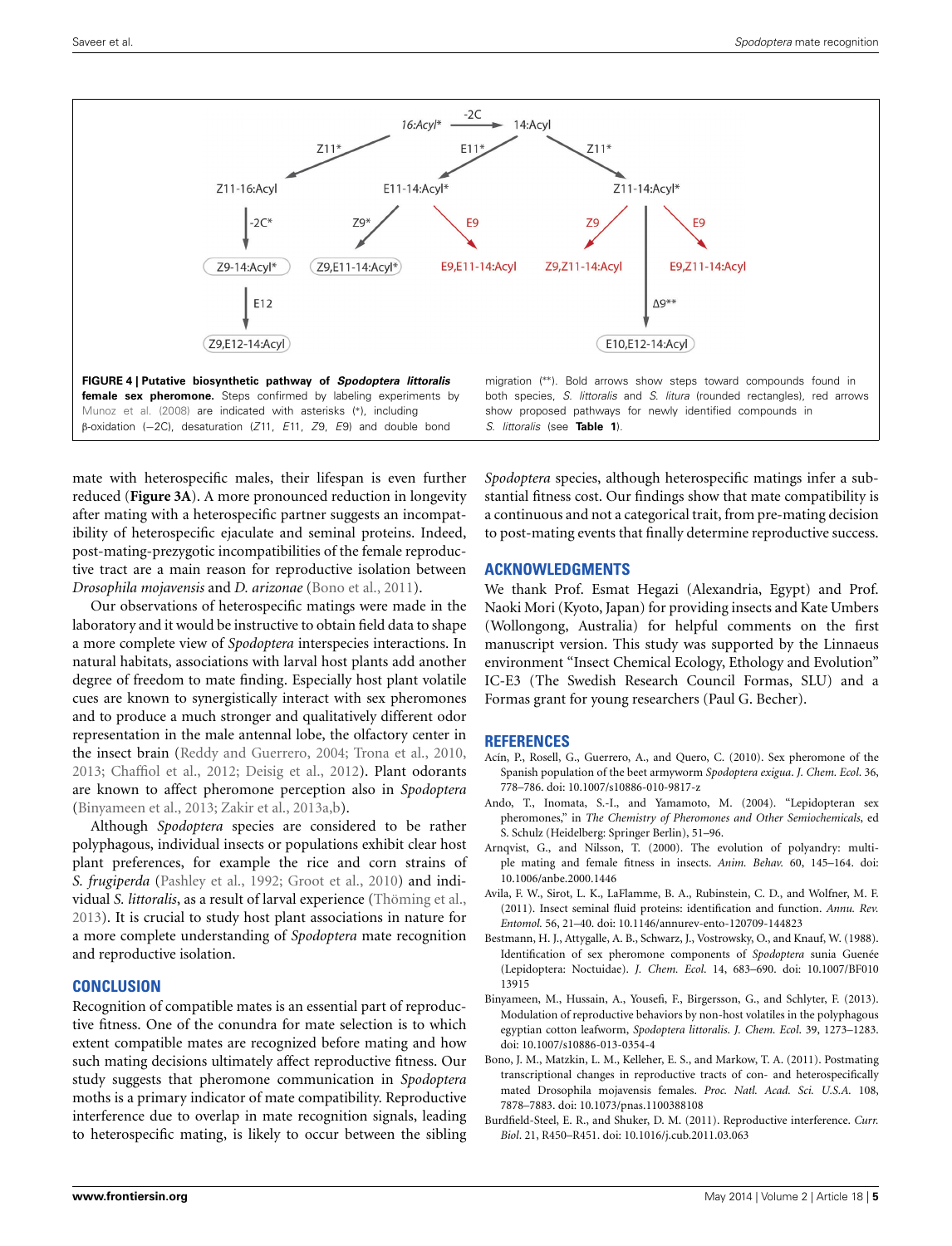- <span id="page-5-38"></span>Chaffiol, A., Kropf, J., Barrozo, R., Gadenne, C., Rospar, J. P., and Anton, S. (2012). Plant odour stimuli reshape pheromonal representation in neurons of the antennal lobe macroglomerular complex of a male moth. *J. Exp. Biol*. 215, 1670–1680. doi: 10.1242/jeb.066662
- <span id="page-5-25"></span>Cork, A., Murlis, J., and Megenasa, T. (1989). Identification and field testing of additional components of female sex pheromone of African armyworm, *Spodoptera exempta* (Lepidoptera: Noctuidae). *J. Chem. Ecol*. 15, 1349–1364. doi: 10.1007/BF01014835
- <span id="page-5-39"></span>Deisig, N., Kropf, J., Vitecek, S., Pevergne, D., Rouyar, A., Sandoz, J. C., et al. (2012). Differential interactions of sex pheromone and plant odour in the olfactory pathway of a male moth. *PLoS ONE* 7:e33159. doi: 10.1371/journal.pone.0033159
- <span id="page-5-7"></span>El-Sayed, A. M. (2014). *The Pherobase: Database of Pheromones and Semiochemicals*. Available online at: www*.*[pherobase](www.pherobase.com)*.*com
- <span id="page-5-33"></span>Geyer, L. B., and Palumbi, S. R. (2003). Reproductive character displacement and the genetics of gamete recognition in tropical sea urchins. *Evolution* 57, 1049–1060. doi: 10.1111/j.0014-3820.2003.tb00315.x
- <span id="page-5-32"></span>Gregory, P. G., and Howard, D. J. (1993). Laboratory hybridization studies of Allonemobius fasciatus and *A.* socius (Orthoptera, Gryllidae). *Ann. Entomol. Soc. Am*. 86, 694–701.
- <span id="page-5-12"></span>Groning, J., and Hochkirch, A. (2008). Reproductive interference between animal species. *Q. Rev. Biol*. 83, 257–282. doi: 10.1086/590510
- <span id="page-5-28"></span>Groot, A., Marr, M., Schofl, G., Lorenz, S., Svatos, A., and Heckel, D. (2008). Host strain specific sex pheromone variation in *Spodoptera frugiperda*. *Front. Zool*. 5:20. doi: 10.1186/1742-9994-5-20
- <span id="page-5-40"></span>Groot, A. T., Marr, M., Heckel, D. G., and Schofl, G. (2010). The roles and interactions of reproductive isolation mechanisms in fall armyworm (Lepidoptera: Noctuidae) host strains. *Ecol. Entomol*. 35, 105–118. doi: 10.1111/j.1365- 2311.2009.01138x
- <span id="page-5-31"></span>Herndon, L. A., and Wolfner, M. F. (1995). A Drosophila seminal fluid protein, Acp26Aa, stimulates egg laying in females for 1 day after mating. *Proc. Natl. Acad. Sci. U.S.A.* 92, 10114–10118. doi: 10.1073/pnas.92.22. 10114
- <span id="page-5-6"></span>Johansson, B. G., and Jones, T. M. (2007). The role of chemical communication in mate choice. *Biol. Rev*. 82, 265–289. doi: 10.1111/j.1469-185X.2007. 00009.x
- <span id="page-5-10"></span>Karpati, Z., Tasin, M., Carde, R. T., and Dekker, T. (2013). Early quality assessment lessens pheromone specificity in a moth. *Proc. Natl. Acad. Sci. U.S.A.* 110, 7377–7382. doi: 10.1073/pnas.1216145110
- <span id="page-5-18"></span>Kergoat, G. J., Prowell, D. P., Le Ru, B. P., Mitchell, A., Dumas, P., Clamens, A. L., et al. (2012). Disentangling dispersal, vicariance and adaptive radiation patterns: a case study using armyworms in the pest genus *Spodoptera* (Lepidoptera: Noctuidae). *Mol. Phylogen. Evol*. 65, 855–870. doi: 10.1016/j.ympev.2012. 08.006
- <span id="page-5-16"></span>Linn, C. E., and Roelofs, W. L. (1995). "Pheromone communication in moths and its role in the speciation process," in *Speciation and the Recognition Concept: Theory and Application*, eds D. M. Lambert and H. Spencer (Baltimore, MD: John Hopkins University Press), 263–300.
- <span id="page-5-13"></span>Mani, E., Riggenbach, W., and Mendik, M. (1978). Zucht des Apfelwicklers (*Laspeyresia pomonella* L.) auf künstlichem Nährboden, 1968–1978. *Mitt. Schweiz. Entomol. Ges*. 51, 315–326.
- <span id="page-5-34"></span>Mank, J. E., Wedell, N., and Hosken, D. J. (2013). Polyandry and sex-specific gene expression. *Philos. Trans. R. Soc. Lond. B Biol. Sci.* 368, 20120047. doi: 10.1098/rstb.2012.0047
- <span id="page-5-22"></span>Martinez, T., Fabrias, G., and Camps, F. (1990). Sex pheromone biosynthetic pathway in *Spodoptera littoralis* and its activation by a neurohormone. *J. Biol. Chem*. 265, 1381–1387.
- <span id="page-5-30"></span>Masly, J. P. (2012). 170 Years of "lock-and-key": genital morphology and reproductive isolation. *Int. J. Evol. Biol*. 2012:247352. doi: 10.1155/2012/ 247352
- <span id="page-5-9"></span>Meagher, R. L., and Nagoshi, R. N. (2004). Population dynamics and occurrence of *Spodoptera frugiperda* host strains in southern Florida. *Ecol. Entomol*. 29, 614–620. doi: 10.1111/j.0307-6946.2004.00629.x
- <span id="page-5-2"></span>Mendelson, T. C., and Shaw, K. L. (2012). The (mis)concept of species recognition. *Trends. Ecol. Evol*. 27, 421–427. doi: 10.1016/j.tree.2012.04.001
- <span id="page-5-26"></span>Mitchell, E. R., and Tumlinson, J. H. (1994). Response of *Spodoptera exigua* and *S*. *eridania* (Lepidoptera: Noctuidae) males to synthetic pheromone and *S. exigua* females*. Florida Entomol*. 77, 237–247. doi: 10.2307/34 95509
- <span id="page-5-24"></span>Munoz, L., Rosell, G., Quero, C., and Guerrero, A. (2008). Biosynthetic pathways of the pheromone of the Egyptian armyworm *Spodoptera littoralis*. *Physiol. Entomol*. 33, 275–290. doi: 10.1111/j.1365-3032.2008.00645.x
- <span id="page-5-27"></span>Nagoshi, R. N., Brambila, J., and Meagher, R. L. (2011). Use of DNA barcodes to identify invasive armyworm Spodoptera species in Florida. *J. Insect Sci*. 11, 1–11. doi: 10.1673/031.011.15401
- <span id="page-5-23"></span>Navarro, I., Mas, E., Fabrias, G., and Camps, F. (1997). Identification and biosynthesis of (E,E)-10,12-tetradecadienyl acetate in *Spodoptera littoralis* female sex pheromone gland. *Bioorg. Med. Chem*. 5, 1267–1274. doi: 10.1016/S0968- 0896(97)00072-2
- <span id="page-5-20"></span>Nesbitt, B. F., Beevor, P. S., Cole, R. A., Lester, R., and Poppi, R. G. (1973). Sex pheromones of two noctuid moths. *Nat. New Biol.* 224, 208–209. doi: 10.1038/newbio244208a0
- <span id="page-5-8"></span>Pashley, D. P., Hammond, A. M., and Hardy, T. N. (1992). Reproductive isolating mechanisms in fall armyworm host strains (Lepidoptera: Noctuidae). *Ann. Entomol. Soc. Am*. 85, 400–405.
- <span id="page-5-0"></span>Paterson, H. E. H. (1985). "The recognition concept of species," in *Species and Speciation*, ed E. S. Vrba (Pretoria: Transvaal Museum Monograph No. 4), 21–29.
- <span id="page-5-35"></span>Reddy, G. V. P., and Guerrero, A. (2004). Interactions of insect pheromones and plant semiochemicals. *Trends Plant Sci*. 9, 253–261. doi: 10.1016/j.tplants.2004.03.009
- <span id="page-5-15"></span>Saveer, A. M., Kromann, S. H., Birgersson, G., Bengtsson, M., Lindblom, T., Balkenius, A., et al. (2012). Floral to green: mating switches moth olfactory coding and preference. *Proc. Biol. Soc.* 279, 2314–2322. doi: 10.1098/rspb.20 11.2710
- <span id="page-5-5"></span>Schneider, D. (1992). 100 years of pheromone research. An essay on Lepidoptera*. Naturwissenschaften* 79, 241–250. doi: 10.1007/BF01175388
- <span id="page-5-19"></span>Schoefl, G., Dill, A., Heckel, D. G., and Groot, A. T. (2011). Allochronic separation versus mate choice: nonrandom patterns of mating between fall armyworm host strains. *Am. Nat*. 177:470–485. doi: 10.1086/658904
- <span id="page-5-1"></span>Shapiro, L. H. (2000). Reproductive costs to heterospecific mating between two hybridizing katydids (Orthoptera: Tettigoniidae). *Ann. Entomol. Soc. Am*. 93, 440–446. doi: 10.1603/0013-8746(2000)093[0440:RCTHMB]  $2.0 \text{ } CO:$
- <span id="page-5-4"></span>Smadja, C., and Butlin, R. K. (2009). On the scent of speciation: the chemosensory system and its role in premating isolation. *Heredity* 102, 77–97. doi: 10.1038/hdy.2008.55
- <span id="page-5-21"></span>Tamaki, Y., and Yushima, T. (1974). Sex pheromone of the cotton leafworm *Spodoptera littoralis*. *J. Insect Physiol*. 20, 1005–1014. doi: 10.1016/0022- 1910(74)90142-5
- <span id="page-5-41"></span>Thöming, G., Larsson, M. C., Hansson, B. S., and Anderson, P. (2013). Comparison of plant preference hierarchies of male and female moths and the impact of larval rearing hosts. *Ecology* 94, 1744–1752. doi: 10.1890/12-0907.1
- <span id="page-5-37"></span>Trona, F., Anfora, G., Balkenius, A., Bengtsson, M., Tasin, M., Knight, A., et al. (2013). Neural coding merges sex and habitat chemosensory signals in an insect herbivore. *Proc. R. Soc. B* 280:20130267. doi: 10.1098/rspb.20 13.0267
- <span id="page-5-36"></span>Trona, F., Anfora, G., Bengtsson, M., Witzgall, P., and Ignell, R. (2010). Coding and interaction of sex pheromone and plant volatile signals in the antennal lobe of the codling moth *Cydia pomonella*. *J. Exp. Biol*. 213, 4291–4303 doi: 10.1242/jeb.047365
- <span id="page-5-11"></span>Unbehend, M., Hänniger, S., Meagher, R., Heckel, D., and Groot, A. (2013). Pheromonal divergence between two strains of *Spodoptera frugiperda*. *J. Chem. Ecol*. 39, 364–376. doi: 10.1007/s10886-013-0263-6
- <span id="page-5-29"></span>Venette, R. C., Davis, E. E., Zaspel, J., Heisler, H., and Larson, M. (2003). *Mini Risk Assessment: Egyptian Cotton Leafworm, Spodoptera Littoralis Boisduval* (Lepidoptera: Noctuidae). Available online at: [http://www.aphis.usda.gov/plant\\_health/plant\\_pest\\_info/pest\\_detection//down](http://www.aphis.usda.gov/plant_health/plant_pest_info/pest_detection/downloads/pra/slittoralispra.pdf) [loads/pra/slittoralispra.pdf](http://www.aphis.usda.gov/plant_health/plant_pest_info/pest_detection/downloads/pra/slittoralispra.pdf)
- <span id="page-5-17"></span>Vrba, E. S. (1995). "Species as habitat-specific, complex systems," in *Speciation and the Recognition Concept: Theory and Application*, eds D. M. Lambert and H. Spencer (Baltimore, MD: John Hopkins University Press), 3–44.
- <span id="page-5-14"></span>Witzgall, P., Bengtsson, M., Rauscher, S., Liblikas, I., Bäckman, A.-C., Coracini, M., et al. (2001). Identification of further sex pheromone synergists in the codling moth, *Cydia pomonella*. *Entomol. Exp. Appl*. 101, 131–141. doi: 10.1046/j.1570- 7458.2001.00898.x
- <span id="page-5-3"></span>Wyatt, T. D. (2003). *Pheromones and Animal Behaviour: Communication by Smell and Taste*. Cambridge: Cambridge University Press.